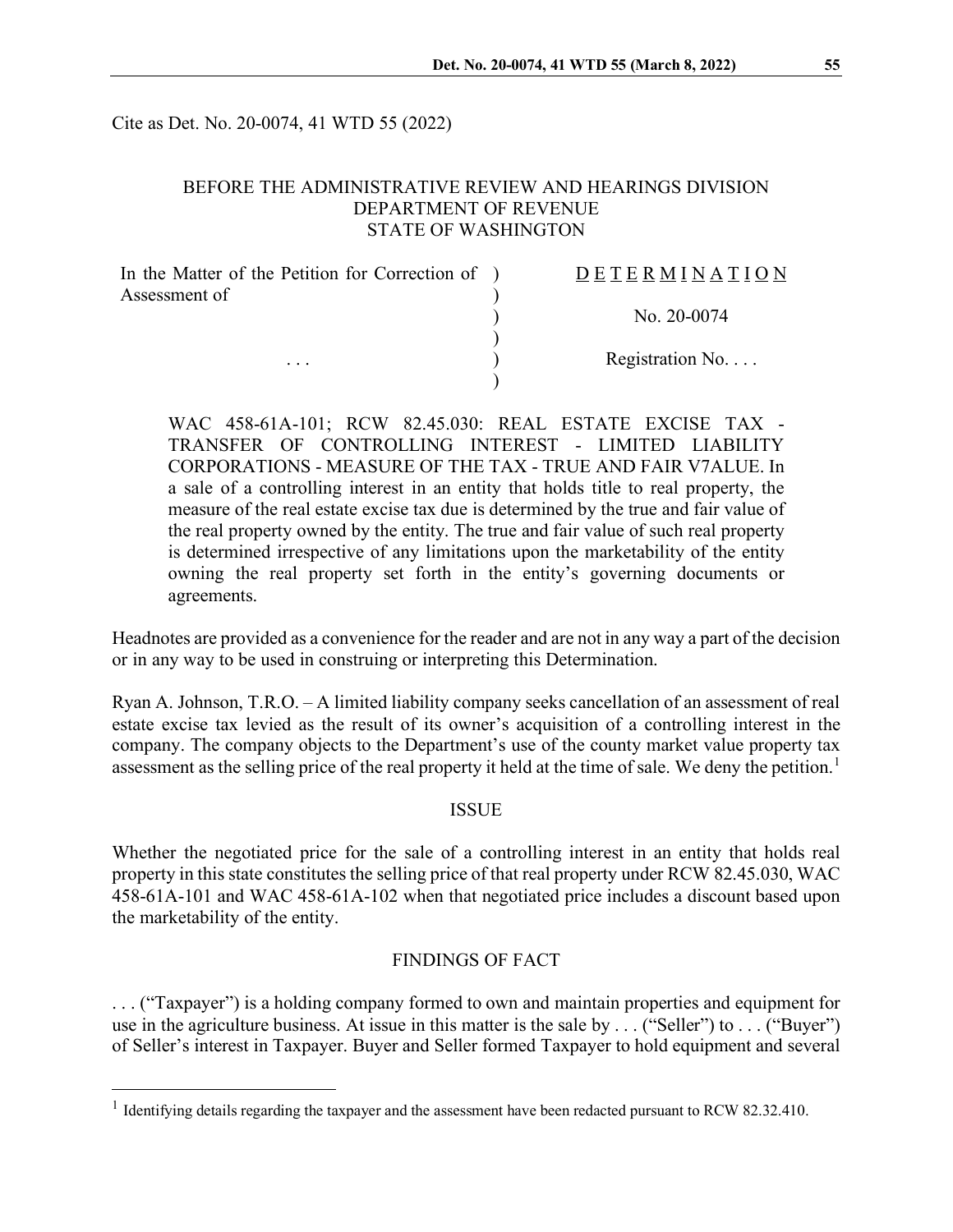pieces of real property (the "Properties") used in their mutual agricultural business.<sup>[2](#page-1-0)</sup> Buyer and Seller were equal members in Taxpayer prior to the sale at issue in this matter, each holding a 50% ownership stake.

Activities of Taxpayer are governed by a Limited Liability Company Agreement ("Operating Agreement"). Relevant here, the Operating Agreement provides for limitations on the transferability on Buyer and Seller's respective ownership in Taxpayer. The Operating Agreement's definitions for certain terms, such as "Manager," "Member," and "Economic Interest," are helpful in understanding how it limits transferability. Therein, "Manager" refers to Buyer, Seller and any other person who might "become a substitute or additional Manager" subject to the terms of the agreement. Operating Agreement Article 1.

The Operating Agreement defines "Member" as each person "who executes a counterpart of [the Operating Agreement] as a Member and . . . who may hereafter become a Member." *Id.* It also defines "Membership Interest" as a Member's share in the profits, losses, and distributions of Taxpayer, as well the Member's right to participate in the management of its affairs. *Id*. The Operating Agreement distinguishes between Members and "Economic Interest Holders," the latter defined as a person who holds an Economic Interest, but not a Membership interest, in Taxpayer. *Id*. An "Economic Interest" is identical to a Membership Interest, but for that it does not include any right to participate in the management of Taxpayer's affairs. *Id*. Members and Economic Interest Holders are collectively referred to as "Unit Holders." Operating Agreement.

The Operating Agreement provides:

To the extent a Manager has purchased a Membership Interest in the [LLC], it will have all the rights of a Member with respect to such Membership Interest, and the term "Member" as used herein shall include a Manager to the extent it has purchased a Membership Interest in the [LLC]. If a [person] is a Member immediately prior to the acquisition by such [person] of an Economic Interest, such [person] shall have the rights of a Member with respect to such Economic Interest.

# *Id*.

Article 11 of the Operating Agreement pertains to transferability of interests in Taxpayer. It states first that a Unit Holder may not transfer its Membership or Economic Interest, in whole or in part, except as expressly provided in the Operating Agreement. *Id*. at Article 11.1. Article 11.2 provides a right of first refusal for existing Unit Holders to purchase the interest of another Unit Holder who wishes to transfer such interest. It provides in relevant part:

(a) A Unit Holder desiring to sell all or any portion of its Membership Interest or Economic Interest to a third-party purchaser shall obtain from such third-party purchaser a bona fide written offer to purchase such interest, stating the terms and conditions upon which the purchase is to be made and the consideration offered therefor. Such Unit Holder shall give written notice to the other Unit Holders and the Manager of its intention to so transfer such interest. Such notice shall set forth

<span id="page-1-0"></span><sup>&</sup>lt;sup>2</sup> Taxpayer was originally formed under the name  $\dots$  . Taxpayer legally changed its name on  $\dots$ .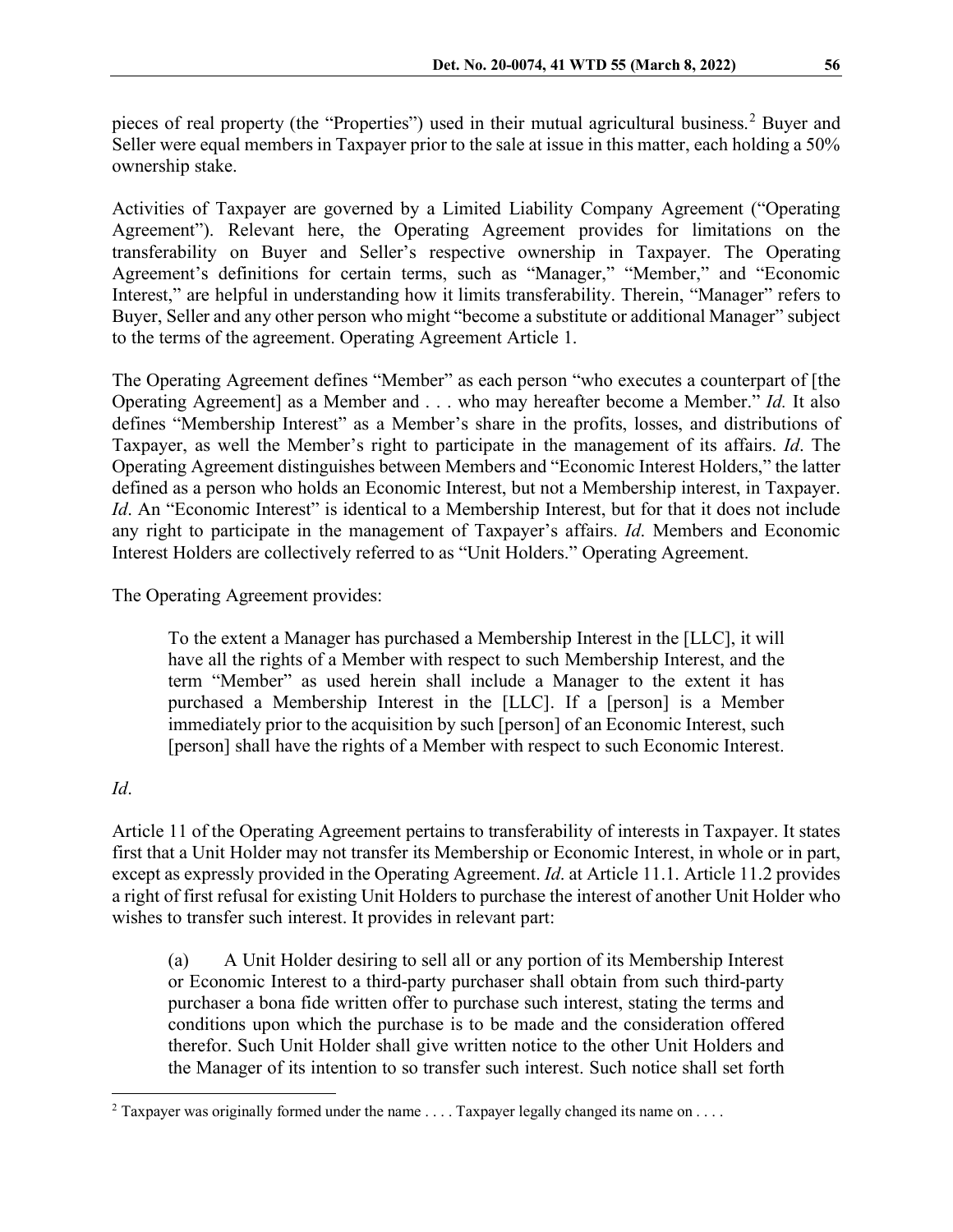the complete terms of the written offer to purchase and the name and address of the proposed third-party purchaser.

(b) The other Unit Holders, shall, on a basis pro rata to their [respective interest in Taxpayer], have the first right to purchase all (but not less than all) of the interests proposed to be sold by the selling Unit Holder upon the same terms and conditions stated in the notice given pursuant to  $[Article 11.2(a)]$  by giving written notice to the other Unit Holders and the Manager within ten (10) days after such notice from the selling Unit Holder . . . .

*Id*. at Article 11.2.

Under Article 11.3(a) of the Operating Agreement, a person to whom a Unit Holder transferred any part of its interest will become merely an Economic Interest Holder by way of that transfer, unless all Members approve in writing for that person to become a Member. Where such approval is not given, the transferring Member is required to sell to Taxpayer, at the price of \$ . . . , all remaining rights and interests<sup>[3](#page-2-0)</sup> that had been attached to the transferred Economic Interest. *Id.* at Article 11.3(b). Buyer and Seller signed the Operating Agreement as the sole and equal Members of Taxpayer on . . . 2004.

In May 2018, Seller informed Buyer that he would like to get out of the agriculture business and sell his 50% Membership Interest in Taxpayer to Buyer. Buyer and Seller thereafter negotiated the terms of the purchase and eventually agreed on the price of \$ . . . . Buyer and Seller executed a purchase and sale agreement [in] 2019, to affect the sale of Seller's Membership Interest in Taxpayer to Buyer (the "Transfer").

On May 16, 2019, Buyer's representative mailed to the Department of Revenue ("Department") a Real Estate Excise Tax ("REET") affidavit signed by Buyer and Seller. The REET affidavit indicates that at the time of the Transfer, Taxpayer held 15 parcels of real property (collectively the "Property"). An exhibit thereto identifies each such parcel and its claimed value, as well as states the total of such values at  $\$\ldots$ .<sup>[4](#page-2-1)</sup> Buyer paid REET to the Department based upon the claimed total value of \$ . . . .

On July 10, 2019, the Department's Audit Division ("Audit") mailed Seller a letter to inquire about the details of the Transfer. Seller responded on July 26, 2019, with a brief written narrative of the circumstances surrounding the transfer. Audit reviewed Seller's response, but ultimately determined that the reported value in the REET affidavit did not accurately reflect the true and fair value of the Property. Conversely, Audit determined the assessed values listed in the county property tax rolls reflected the true and fair value of the Property. Such assessed values totaled \$ . . . .

<span id="page-2-0"></span><sup>&</sup>lt;sup>3</sup> Those rights and interest include, but are not limited to, the right to participate in the management of Taxpayer's affairs. *Id*. at Article 11.3(b).

<span id="page-2-1"></span><sup>&</sup>lt;sup>4</sup> This figure corresponds to [twice] the price upon which Buyer and Seller agreed for the Transfer . . . .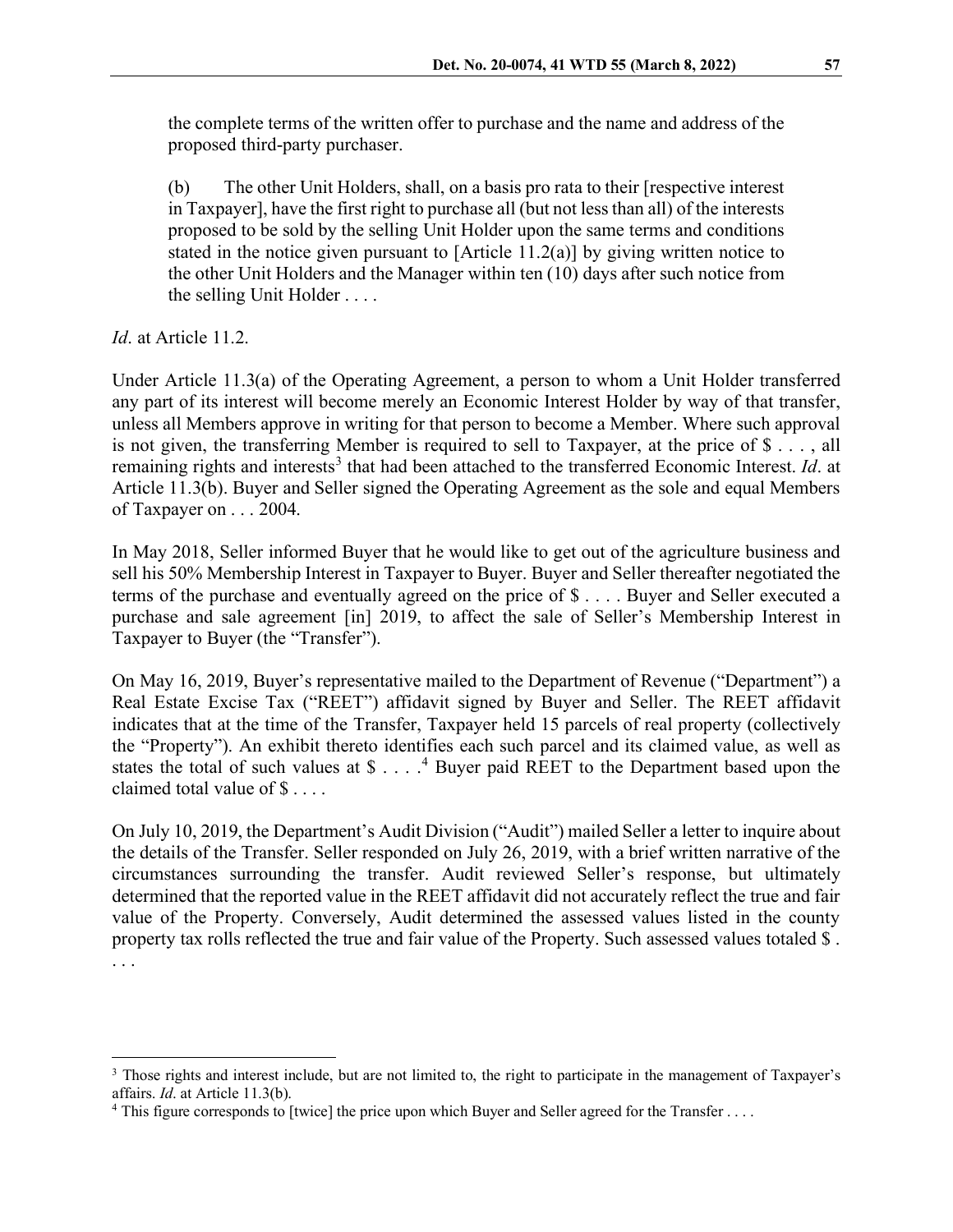Based upon the difference between the values reported on the REET affidavit and those in the county property tax rolls, on August 24, 2017, Audit issued a REET assessment against Taxpayer in the amount of  $\$\ldots$ . The value of the assessment comprised  $\$\ldots$  of REET, a substantial underpayment penalty of  $\$\dots$  interest of  $\$\dots$ , and a credit for payment of  $\$\dots$ . Without paying, Taxpayer timely filed a petition for review of the assessment.

Taxpayer protests Audit's use of the county tax roll values of the Property to calculate the REET due on the Transfer. Taxpayer asserts that limitations imposed by Article 11 of the Operating Agreement affected the marketability of Seller's Membership Interest in Taxpayer and, by extension, the Property. Taxpayer asserts that those limitations decrease the true and fair value of the Property and that such "marketability discounts" are so prevalent in the valuation of fractional interests of closely held agricultural businesses as to be expected by prospective buyers. Petition at 3. Taxpayer asserts that such marketability discounts are typically in the range of 20-35% of the total value of the real property held by the business.

Taxpayer further asserts that the marketability discount in the Transfer was carefully negotiated at arm's length, with both Buyer and Seller employing the assistance of legal counsel. Taxpayer asserts that the purchase price paid in the Transfer is the most that Seller could ever hope to receive for the sale of his Membership Interest in Taxpayer. Taxpayer asserts that the assessment is disproportionate because Audit has ignored the reality of the limits on marketability set forth in Article 11 of the Operating Agreement. Taxpayer acknowledges that limits on the marketability of Seller's Membership Interest are one step removed from the marketability of the Property, but asserts that such removal weighs in favor of applying the marketability discount to determine the true and fair value of the Property.

Taxpayer asserts that the definition of "true and fair value" of property set forth in WAC 458-61A-101(2)(c) does not apply to the facts in this matter because neither Buyer nor Seller could be said to be unobliged in regard to the Transfer because of the language of Article 11 of the Operating Agreement. Taxpayer also asserts that use of county property tax rolls to determine the value of real property for REET calculation is permissive, rather than mandatory. Finally, Taxpayer asserts that the negotiated price for the Transfer is not a "nominal selling price" within the meaning of WAC 458-61A-303(6)(b).

#### ANALYSIS

REET is imposed upon the sale of real property in Washington. RCW 82.45.060. "Real property" means any interest, estate, or beneficial interest in land or anything affixed to land, including the ownership interest or beneficial interest in any entity which itself owns land or anything affixed to land. RCW 82.45.032(1). REET is measured by the "selling price." RCW 82.45.030; WAC 458- 61A-101(4); WAC 458-61A-102(19). Sales, for purposes of REET, include the transfer of a controlling interest in an entity that has an interest in real property in this state. RCW 82.45.030(2); WAC 458-61A-101(1). "Controlling interest" of an LLC means 50% or more of the beneficial interest in the entity. WAC 458-61A-101 $(2)(a)(ii)$ .

At issue here is the determination of the selling price under RCW 82.45.030. Taxpayer owned real property located in Washington at the time of the Transfer, and the Transfer involved a controlling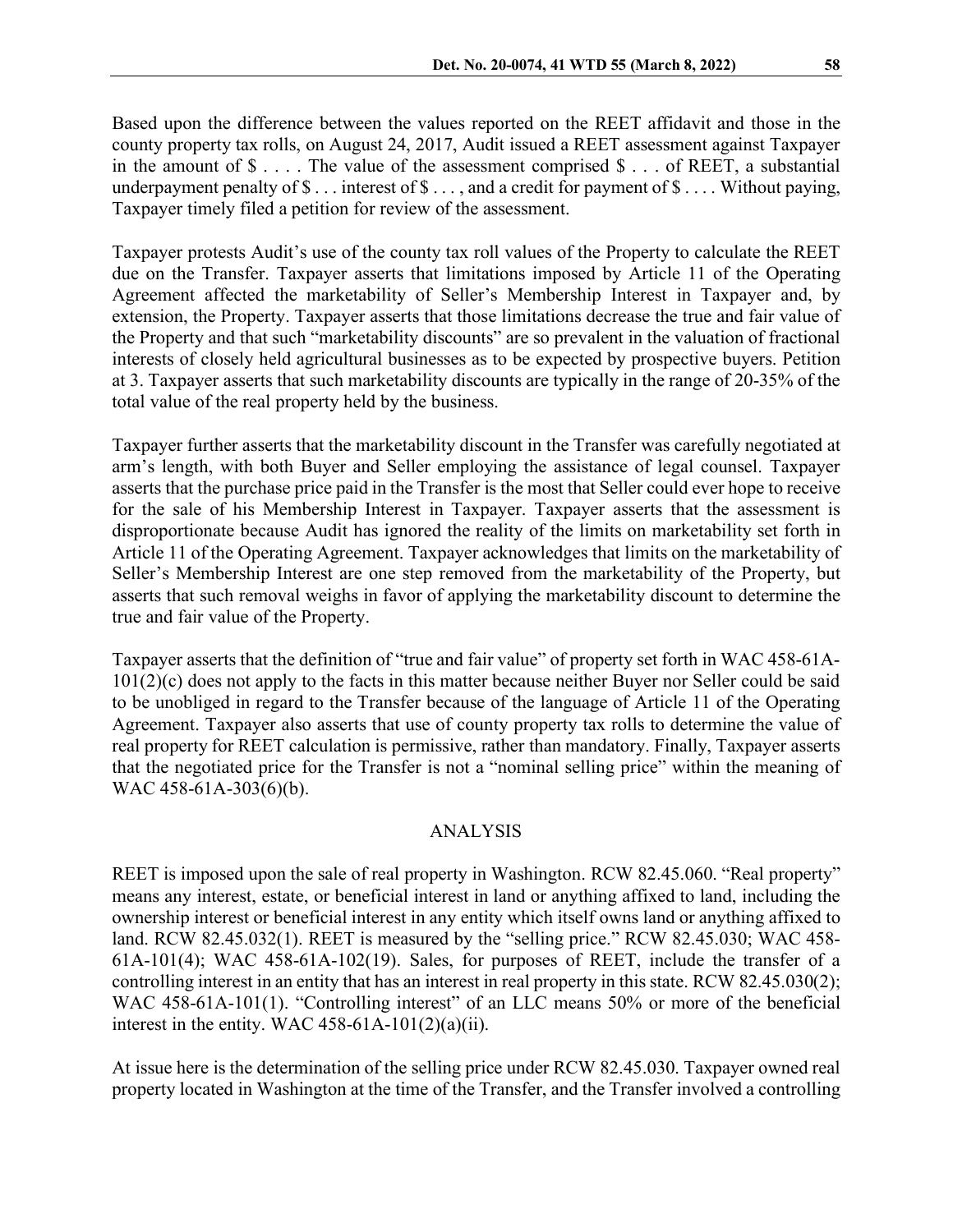interest of Taxpayer because Seller sold his entire 50% Membership Interest. Accordingly, the Transfer constitutes a "sale" that is subject to REET. RCW 82.45.030(2); WAC 458-61A-101(1). Taxpayer challenges the amount Audit used as the "selling price" to calculate Taxpayer's assessed REET liability. RCW 82.45.030 defines "selling price" as follows:

(1) As used [for REET purposes], the term "selling price" means the true and fair value of the property conveyed. If property has been conveyed in an arm's length transaction between unrelated persons for a valuable consideration, a rebuttable presumption exists that the selling price is equal to the total consideration paid or contracted to be paid . . . .

(2) If the sale is a transfer of a controlling interest in an entity with an interest in real property located in this state, **the selling price shall be the true and fair value of the real property owned by the entity and located in this state**. If the true and fair value of the real property located in this state cannot reasonably be determined, the selling price shall be determined according to subsection (4) of this section.

(3) As used in this section, "total consideration paid or contracted to be paid" includes money or anything of value, paid or delivered or contracted to be paid or delivered in return for the sale, and shall include the amount of any lien, mortgage, contract indebtedness, or other encumbrance, either given to secure the purchase price, or any part thereof . . . .

4) If the total consideration for the sale cannot be ascertained or the true and fair value of the property to be valued at the time of the sale cannot reasonably be determined, the market value assessment for the property maintained on the county property tax rolls at the time of the sale **will be used** as the selling price.

(Emphasis added); *see also* WAC 458-61A-101(4). "True and fair value" is the "market value, which is the amount of money that a willing, but unobliged, buyer would pay a willing, but unobligated, owner for real property, taking into consideration all reasonable, possible uses of the property." WAC 458-61A-101(2)(c).

In the purchase of the controlling interest in an entity that holds an interest in real property, the measure of REET is not the consideration paid for that controlling interest, but the true and fair value of the real property owned by the entity. RCW 82.45.030(2); *see also McFreeze Corp. v. Dep't of Revenue*, 102 Wn. App. 196, 201, 6 P.3d 1187 (2000); Det. No. 98-083, 17 WTD 271 (1998) (tax on real estate transferred in sale of an LLC is based on the value of the real estate, not the business); Det. No. 10-0175, 30 WTD 54 (2011) (REET is due on total value of real property conveyed, not funds received for business interest conveyed).

Here, the proper basis for REET is the true and fair value of the Property at the time of the Transfer . . . . While we agree with Taxpayer's position that the limitations in Article 11 of the Operating Agreement limit the marketability of Seller's Membership Interest in Taxpayer, we disagree that such limitations affect the true and fair value of the Property itself. Because the values of the Property alleged in the REET affidavit are deflated according to the marketability discount